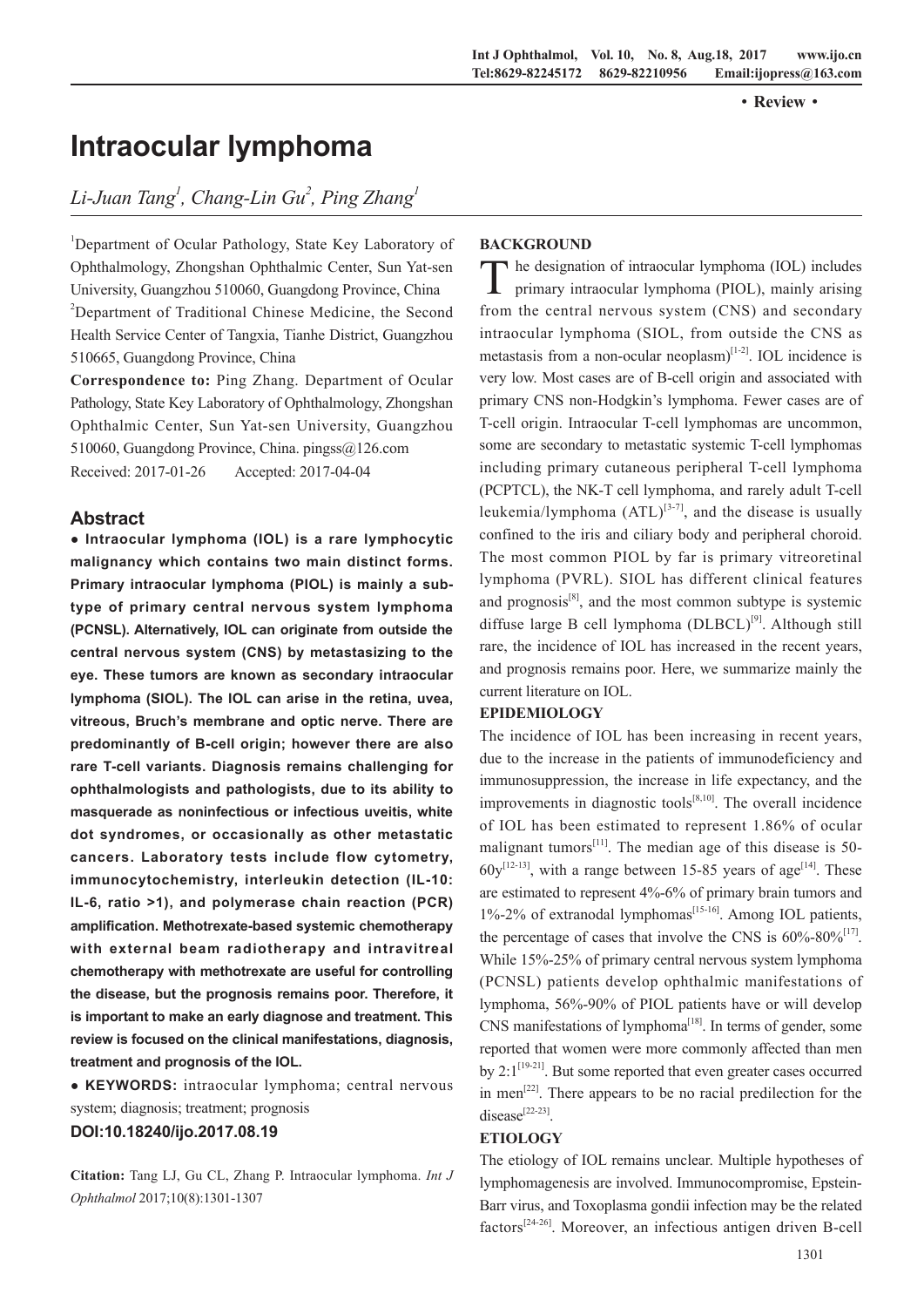#### **Intraocular lymphoma**

expansion may be the primary trigger, which then becomes  $\alpha$ cloned<sup>[8]</sup>. Thus, genetic, immunologic, and microenvironmental factors are probably necessary in order to induce malignant B-cell phenotype<sup>[27]</sup>. Proofs of causation are still lacking, and the lymphomagenesis requires further investigation.

#### **CLINICAL FEATURES**

PIOL is a masquerade syndrome that mimics uveitis, even responds to steroid therapy, which makes the diagnosis difficult. Ocular disease is bilateral in  $64\% - 83\%$  of cases<sup>[28]</sup>. Blurred vision, reduced vision, and floaters are the common initial subjective symptoms $[17]$ . More than 50% of patients have significant vitreous haze and cells that can be seen insheets or clumps with vision impairment<sup>[29]</sup>. Posterior vitreous detachment and hemorrhage may occur occasionally<sup>[30]</sup>. Posterior uveitis is the most common presenting symptoms, and anterior segment inflammatory findings are frequently absent<sup>[18]</sup>. Another characteristic from optical coherence tomography (OCT) is the development of creamy lesions with orange-yellow infiltrates to the retina or retinal pigment epithelium  $(RPE)^{[1,31-32]}$ . They can give rise to a characteristic "leopard skin" pigmentation overlying the mass which may be seen in fluorescein angiography  $(FA)^{[32-35]}$ . There may beisolated subretinal lesionsor associated exudative retinal  $deta^{[23,33]}$ . A single vitreous lesion is rare, sometimes simple vitreous inflammatory response or optic nerve infiltration may occur<sup>[36]</sup>. At presentation of PIOL,  $56\%$ -90% patients have or will develop CNS manifestations of lymphoma[14]. Sometimes IOL may masquerade as bilateral granulomatous panuveitis<sup>[37]</sup>. When there is infiltration to the brain, behavioral changes and alteration in cognitive function may occur<sup>[38]</sup>.

Intraocular T-cell lymphomas are uncommon, some of them are secondary to metastatic systemic T-cell lymphomas. SIOL should be considered when there is a bilateral sudden and severe inflammatory reaction of the anterior segment that does not respond to treatment or recurs. Anterior reaction and keratic precipitates may be presented especially in  $SIOL^{[39]}$ . The most common ocular manifestation of this disease is nongranulomatous anterior uveitis and vitritis. Other rare ocular symptoms include inflammatory glaucoma, neurotrophic keratopathy, fully dilated pupil, and choroidal detachment<sup> $[40]$ </sup>. Previous systemic primary site reported indicated that the skin was the most common site. Concurrent CNS involvement was reported in 31.0% cases<sup>[41]</sup>.

## **DIAGNOSTIC TESTS**

The delay between a positive diagnosis and the onset of ocular or neurological symptoms usually ranges from  $4-40$ mo<sup>[23,28,42]</sup>, although more rapid progression may occur<sup>[43]</sup>. The diagnosis of IOL requires a multidisciplinary approach, involving morphological assessment in conjunction with

essential procedures in diagnosing  $IOL<sup>[44-45]</sup>$ . Morphologically and immunohistochemically, the typical lymphoma cells are usually with scanty cytoplasm, an elevated nucleus: cytoplasm ratio, round, oval, bean, or irregular shaped nuclei with a coarse chromatin and prominent or multiple nucleoli $[46-47]$ (Figure 1A). In B cell lymphoma the predominance of lymphoma cells were identified as CD20, CD79α positive and CD3 negative (Figure 1B, 1C). And in T cell lymphoma, medium to large sized lymphoid cells with atypical nuclei are visualized with HE staining (Figure 2A). While the tumor cells are identified as CD3 positive and CD20 negative (Figure 2B, 2C). Both the two types of IOL are with high Ki-67 positive rate (average >80%) indicates extensive proliferation (Figures 1D, 2D). Specimens can be obtained by fine needle vitreous aspiration or pars plana vitrectomy. And multiple biopsies may be required to reach a definite pathological diagnosis. Removed ocular fluids (*via* aqueous tap, vitreous tap, or diagnostic vitrectomy) need to be delivered quickly for laboratory analysis, to prevent cell degeneration that can make diagnosis difficult<sup>[47]</sup>. Furthermore, a negative vitrectomysample is common, sparse number of cells is also the main reason for misdiagnosis. In addition, vitreous specimens contain many reactive T-lymphocytes, necrotic cells, debris, and fibrin that can also confound the identification of malignant cells $[46]$ . Then, retinal or chorioretinal biopsies may be required. Microscopically, the typical lymphoma cells are large B-cell lymphoid cells with scanty cytoplasm, an elevated (nucleus:cytoplasm) ratio, heteromorphic deeply stained nuclei with a coarse chromatin pattern and prominent nucleoli can be seen (Figure 3). Pars plana vitrectomy has several advantages, including improved vision by clearance of vitreous debris and maximizing the sample size<sup>[44,48-49]</sup>, although the lymphoma may extend to the epibulbar space through the sclerotomy port following vitrectomy<sup>[50]</sup>. Molecular analysis detecting immunoglobulin gene

traditional immunocytochemistry and molecular analysis [such as flow cytometry and polymerase chain reaction (PCR) analysis]. Histologic identification remains one of the

rearrangements in the lymphoma cells and ocular cytokine analysis of vitreous fluid show elevated interleukin (IL-10) with an IL-10:IL-6 ratio  $>1.0$  are helpful for the diagnosis, while inflammatory conditions typically show elevated IL- $6^{[17,51-53]}$ . In addition, if the eyes have no function or conservative treatment is impossible, a diagnostic enucleation may become  $n$ ecessary<sup>[54]</sup>. Flow cytometry can examine cell surface markers and demonstrate monoclonal B-cell populations. IOL is typically comprised of amonoclonal B-cell population with restricted κ or  $\lambda$  chains. A κ:λ ratio of 3 or 0.6 is a highly sensitive marker for lymphoma<sup>[55]</sup>. PCR has been used to amplify the immunoglobulin heavy chain DNA. In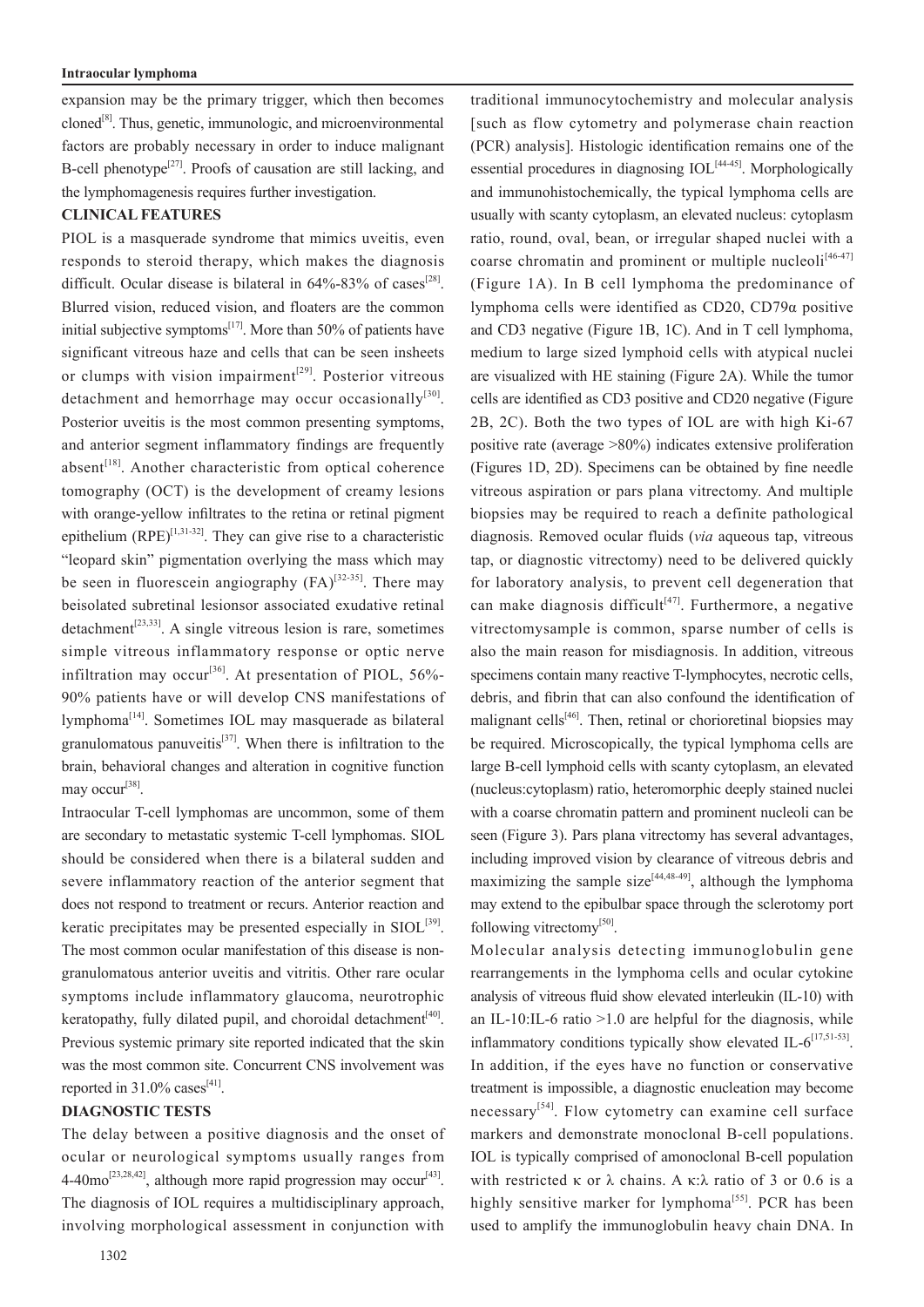**Int J Ophthalmol, Vol. 10, No. 8, Aug.18, 2017 www.ijo.cn Tel:8629-82245172 8629-82210956 Email:ijopress@163.com**



**Figure 1 Histopathological and immunohistological of IOL origining from B cell** The atypical cells have pleomorphic nuclei with conspicuous nucleoli and scanty cytoplasm (A, HE staining, 200 $\times$ ). It is positive for CD20 (B, 200 $\times$ ) and negative for CD3 (C, 200 $\times$ ); the high Ki-67 positive rate (average  $>80\%$ ) indicates extensive proliferation (D, 200 $\times$ ).



**Figure 2 Histopathological and immunohistological of IOL origining from T cell** Medium-to-large-sized lymphoid cells with atypical nuclei are visualized with HE staining  $(A, 200\times)$  and identified as CD3 positive  $(B, 200\times)$ , CD20 negative  $(C, 200\times)$ ; the high Ki-67 positive rate (average >80%) indicates extensive proliferation (D, 200×).



**Figure 3 Cytology of the vitreous specimen reveals some atypical, large lymphoid cells, with large, deeply stained, irregular nuclei and coarse chromatin (A, 400×), which is identified as CD20 positive (B, 400×).** 

B-cell lymphomas, molecular analysis can detect IgH gene rearrangements, while in T-cell lymphomas, T-cell receptor gene rearrangements can be detected<sup>[56]</sup>. Detection of the bcl-2 t (14;18) translocation is also an effective method to diagnose IOL. Wallace *et al*<sup>[57]</sup> reported that 40 of 72 (55%) PIOL patients expressed the bcl-2 t (14;18) translocation at the major breakpoint region. A PCR analysis of EB virus with aqueous humor might be useful for supporting the diagnosis of intraocular NK-cell lymphoma<sup>[58]</sup>. Microdissection with a minimum of 15 atypical lymphoid cells has been shown to have a diagnostic efficiency of 99.5% by using  $PCR^{[59]}$ .

Besides, ophthalmological examinations frequently demonstrate the presence of vitritis, usually in association with infiltrates of the retina and the retinal pigment epithelium. Hyperfluorescense on fundus autofluorescence imaging can demonstrate active sub-retinal pigment epithelium deposits, while hypofluorescent spots can correspond to areas where tumor cells were suspected to have once been<sup>[60]</sup>. Fluorescein angiography (FA) may show mottling, granularity,

and late staining patterns with a characteristic "leopard spotappearance"<sup>[23,32,34-35,61]</sup>. OCT demonstrates hyper reflective lesions at the level of the RPE in PVRL. The valuable diagnostic tools include fundoscopy, FA, OCT, fundus autofluorescence, and fluorescein and indocyanine green angiography. There has been reported that ophthalmological examinations finding had a positive predictive value of 88.9% and a negative predictive value of  $85\%^{32}$ . In addition, once cerebral lymphoma is suspected, contrast-enhanced cranial magnetic resonance imaging (MRI) is the best imaging modality. Lesions are often isointense to hypointense on T2-weighted MRI, with variable surrounding edema and a homogeneous and strong pattern of enhancement<sup>[62-63]</sup>.

#### **TREATMENT**

Due to the rarity of IOL, standard and optimal therapy is not defined. Treatment modalities for IOL include intravitreal chemotherapy, systemic chemotherapy, and radiotherapy, which is used alone or in an appropriate combination. The therapies vary according to the disease degree, the presence or absence of CNS involvement, and performance status of the patients<sup>[64]</sup>. The current recommendation for the treatment of IOL without CNS or systemic involvement should be limited to local treatment, including intraocular methotrexate and/or ocular radiation in order to minimize systemic toxicities<sup>[38]</sup>. Ocular irradiation with prophylactic CNS treatment is used to control IOL, maintain vision, and prevent CNS involvement $[24]$ . The average external beam radiation dose is close to 40 Gy, but can range from 30 to 50  $\text{Gy}^{[29]}$ . The complications of radiotherapy include radiation retinopathy, vitreous hemorrhage, dry eye syndrome, conjunctivitis, neovascular glaucoma, optic atrophy, punctate epithelial erosions or cataract<sup>[29]</sup>. While the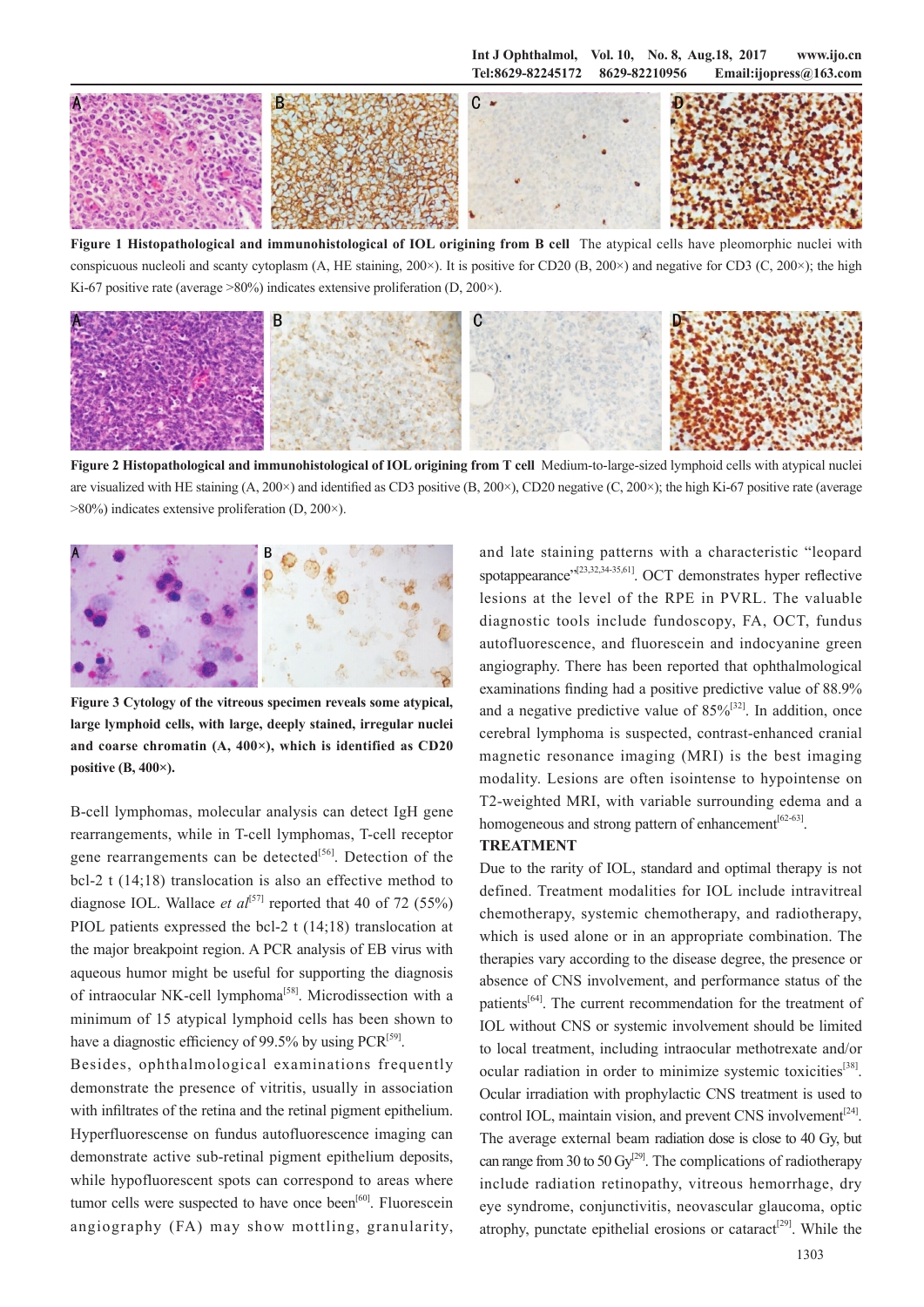#### **Intraocular lymphoma**

treatment of the patients with CNS involvement includes a combination of radiotherapy and chemotherapy<sup>[63,65]</sup>. As with systemic chemotherapy, the mainstay of intravitreal chemotherapy is methotrexate<sup>[66]</sup>. Rituximab is an anti-CD20 monoclonal antibody. And intravitreal rituximab is often used to decrease the frequency of methotrexate injections or for methotrexate-resistant  $IOL<sup>[67-69]</sup>$ . Initial response was good with clearance of PIOL, but subsequent relapse required intravitreal methotrexateand radiation $[67]$ . Methotrexate can also use alone or in combination with other medications, such as thiotepa and dexamethasone<sup>[34,70-72]</sup>. High dose methotrexate is the most active drug, producing a response rate of up to 72% when used alone and up to 94%-100% in combinations[73-74]. Combined intravitreal methotrexate and systemic high-dosemethotrexate treatment is effective in patients with PIOL<sup>[75]</sup>. However, polychemotherapy is also associated with higher drug toxicity<sup>[29]</sup>. In addition, intravitreal chemotherapy with 0.4 mg methotrexate in 0.1 mL achieved local tumor control in relapsed  $IOL^{[76-77]}$ . Also the intravitreal chemotherapy is a primary treatment in combination with systemic chemotherapy<sup>[70]</sup>. Drug resistance may occur with repeated injections<sup>[78]</sup>. For relapsed or refractory PIOL with PCNSL has been treated with intrathecal methotrexate and cytarabine<sup>[79]</sup>. These treatment decisions are often complex and require personalized treatment for different patients.

#### **PROGNOSIS**

IOL is a rare lymphocytic malignancy, the reported mortality rate range between 9% and 81% in follow-up periods, and the survival time is  $12{\text -}35\text{mo}^{[19,80-82]}$ . However, the reported mortality rate of IOL is very inconsistent because of the rare patient populations, variation in treatment modalities, and the delayed diagnosis. Tumor recurrence is common, and sometimes the existing treatment cannot effectively prevent the local recurrence and the CNS involvement. The prognosis depends on the following aspects: 1) whether the CNS is involved. A trend toward better survival was seen among patients with isolated ocular presentation<sup>[83-84]</sup>. Moreover, the IOL patients with CNS involvement are almost died in the short term. Neuroimaging is important for the patients after treatment since the IOL patients carry a risk for recurrence or CNS involvement<sup>[85]</sup>; 2) histopathologic type is another important factors. Generally T cell type has poorer prognosis than B cell type; 3) treatment opportunity, early treatment after onset of symptoms may improve the prognosis for a better visual outcome<sup>[86]</sup>. In PCNSL, median survival of patients treated with radiotherapy alone or chemotherapy plus radiotherapy ranges from 10 to  $16 \text{mo}^{[38]}$ ; 4) the vision and survival rates are both poor in recurrent patients. Due to the rarity of the disease, there is often misdiagnosis, delay in diagnosis, and mismanagement of IOL.

## **CONCLUSION**

In conclusion, IOL often masquerades as intraocular inflammation resulting in misdiagnosis or delayed diagnosis, with subsequent inappropriate management and high mortality rates. Patients with suspected IOL should undergo cytopathologic examination of vitreal fluid or vitrectomy before therapy. On the ocular cytokine levels, mainly IL-10:IL-6 ratio and molecular analysis can provide useful supplementary data for the diagnosis. Once IOL is diagnosed, all patients are required to be examined the subtle neurological symptoms and signs with the oncologist. Meanwhile, neuroimaging is performed to detect any evidence of CNS involvement. Optimal therapy for IOL is considered a great challenge to the clinical. Intravitreal chemotherapy with more than one agent may be proved to be useful in controlling the ocular disease. When the CNS involved, methotrexate-based systemic chemotherapy with external beam radiotherapy should be undertaken. Because of the rarity of this disease, multicenter studies are needed to obtain optimized treatment methods in order to get better vision and prognosis.

## **METHOD OF LITERATURE SEARCH**

PubMed (1970 to end of 2016) database was searched using the search terms IOL, PIOL and SIOL. Removing duplicate articles, excluding articles that clearly related to extraocular lymphoma, and removing foreign language papers provided a total of 86 unique articles in English.

### **ACKNOWLEDGEMENTS**

**Foundation:** Supported by the National Natural Science Foundation of China (No.30371515).

**Conflicts of Interest: Tang LJ,** None; **Gu CL,** None; **Zhang P,** None.

## **REFERENCES**

1 Buggage RR, Chan CC, Nussenblatt RB. Ocular manifestations of central nervous system lymphoma. *Curr Opin Oncol* 2001;13(3):137-142.

2 Fredrick DR, Char DH, Ljung BM, Brinton DA. Solitary intraocular lymphoma as an initial presentation of widespread disease. *Arch Ophthalmol* 1989;107(3):395-397.

3 Levy-Clarke GA, Buggage RR, Shen D, Vaughn LO, Chan CC, Davis JL. Human T-cell lymphotropic virus type-1 associated T-cell leukemia/ lymphoma masquerading as necrotizing retinal vasculitis. *Ophthalmology* 2002;109(9):1717-1722.

4 Goldey SH, Stern GA, Oblon DJ, Mendenhall NP, Smith LJ, Duque RE. Immunophenotypic characterization of an unusual T-cell lymphoma presenting as anterior uveitis. A clinicopathologic case report. *Arch Ophthalmol* 1989;107(9):1349-1353.

5 Saga T, Ohno S, Matsuda H, Ogasawara M, Kikuchi K. Ocular involvement by a peripheral T-cell lymphoma. *Arch Ophthalmol* 1984; 102(3):399-402.

6 Hunyor AP, Harper CA, O'Day J, McKelvie PA. Ocular-central nervous system lymphoma mimicking posterior scleritis with exudative retinal detachment. *Ophthalmology* 2000;107(10):1955-1959.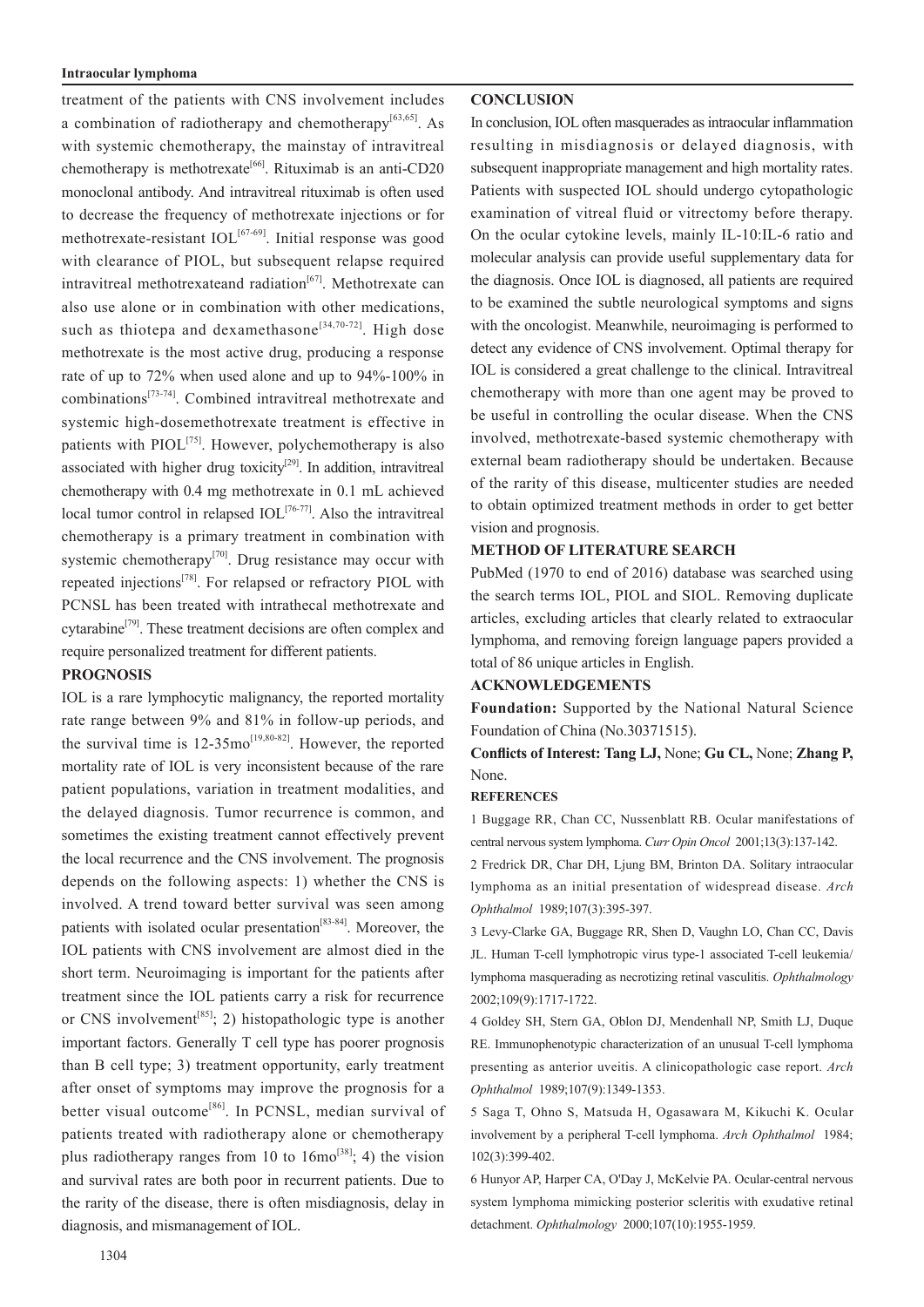#### **Int J Ophthalmol, Vol. 10, No. 8, Aug.18, 2017 www.ijo.cn Tel:8629-82245172 8629-82210956 Email:ijopress@163.com**

7 Chaput F, Amer R, Baglivo E, Touitou V, Kozyreff A, Bron D, Bodaghi B, LeHoang P, Bergstrom C, Grossniklaus HE, Chan CC, Pe'er J, Caspers LE. Intraocular T-cell lymphoma: clinical presentation, diagnosis, treatment, and outcome. *Ocul Immunol Inflamm* 2016;22:1-10.

8 Chan CC. Molecular pathology of primary intraocular lymphoma. *Trans Am Ophthalmol Soc* 2003;101:275-292.

9 Coupland SE, Damato B. Understanding intraocular lymphomas. *Clin Exp Ophthalmol* 2008;36(6):564-578.

10 Mulay K, Narula R, Honavar SG. Primary vitreoretinal lymphoma. *Indian J Ophthalmol* 2015;63(3):180-186.

11 Reddy EK, Bhatia P, Evans RG. Primary orbital lymphomas. *Int J Radiat Oncol Biol Phys* 1988;15(5):1239-1241.

12 Cho BJ, Yu HG. Risk factors for intraocular involvement in patients with primary central nervous system lymphoma. *J Neurooncol*  2014;120(3):523-529.

13 DeAngelis LM, Yahalom J, Thaler HT, Kher U. Combined modality therapy for primary CNS lymphoma. *J Clin Oncol* 1992;10(4):635-643.

14 Chan CC, Rubenstein JL, Coupland SE, Davis JL, Harbour JW, Johnston PB, Cassoux N, Touitou V, Smith JR, Batchelor TT, Pulido JS. Primary vitreoretinal lymphoma: a report from an International Primary Central Nervous System Lymphoma Collaborative Group symposium. *Oncologist* 2011;16(11):1589-1599.

15 Freeman LN, Schachat AP, Knox DL, Michels RG, Green WR. Clinical features, laboratory investigations, and survival in ocular reticulum cell sarcoma. *Ophthalmology* 1987;94(12):1631-1639.

16 Hochberg FH, Miller DC. Primary central nervous system lymphoma. *J Neurosurg* 1988;68(6):835-853.

17 Kimura K, Usui Y, Goto H. Clinical features and diagnostic significance of the intraocular fluid of 217 patients with intraocular lymphoma. *Jpn J Ophthalmol* 2012;56(4):383-389.

18 Chan CC, Sen HN. Current concepts in diagnosing and managing primary vitreoretinal (intraocular) lymphoma. *Discov Med* 2013;15(81): 93-100.

19 Berenbom A, Davila RM, Lin HS, Harbour JW. Treatment outcomes for primary intraocular lymphoma: implications for external beam radiotherapy. *Eye (Lond)* 2007;21(9):1198-1201.

20 Buettner H, Bolling JP. Intravitreal large-cell lymphoma. *Mayo Clin Proc* 1993;68(10):1011-1015.

21 Peterson K, Gordon KB, Heinemann MH, DeAngelis LM. The clinical spectrum of ocular lymphoma. *Cancer* 1993;72(3):843-849.

22 Qualman SJ, Mendelsohn G, Mann RB, Green WR. Intraocular lymphomas. Natural history based on a clinicopathologic study of eight cases and review of the literature. *Cancer* 1983;52(5):878-886.

23 Cassoux N, Merle-Beral H, Leblond V, Bodaghi B, Miléa D, Gerber S, Fardeau C, Reux I, Xuan KH, Chan CC, LeHoang P. Ocular and central nervous system lymphoma: clinical features and diagnosis. *Ocul Immunol Inflamm* 2000;8(4):243-250.

24 Margolis L, Fraser R, Lichter A, Char DH. The role of radiation therapy in the management of ocular reticulum cell sarcoma. *Cancer*  1980;45(4):688-692.

25 Harris NL, Jaffe ES, Diebold J, Flandrin G, Muller-Hermelink HK, Vardiman J, Lister TA, Bloomfield CD. World Health Organization classification of neoplastic diseases of the hematopoietic and lymphoid tissues: report of the Clinical Advisory Committee meeting-Airlie House, Virginia, November 1997. *J Clin Oncol* 1999;17(12):3835-3849.

26 Shen DF, Herbort CP, Tuaillon N, Buggage RR, Egwuagu CE, Chan CC. Detection of Toxoplasma gondii DNA in primary intraocular B-cell lymphoma. *Mod Pathol* 2001;14(10):995-999.

27 Chan CC. Primary intraocular lymphoma: clinical features, diagnosis, and treatment. *Clin Lymphoma* 2003;4(1):30-31.

28 Hoffman PM, McKelvie P, Hall AJ, Stawell RJ, Santamaria JD. Intraocular lymphoma: a series of 14 patients with clinicopathological features and treatment outcomes. *Eye (Lond)* 2003;17(4):513-521.

29 Hwang CS, Yeh S, Bergstrom CS. Diagnostic vitrectomy for primary intraocular lymphoma: when, why, how? *Int Ophthalmol Clin* 2014;54(2):155-171.

30 Gill MK, Jampol LM. Variations in the presentation of primary intraocular lymphoma: case reports and a review. *Surv Ophthalmol* 2001; 45(6):463-471.

31 Hormigo A, DeAngelis LM. Primary ocular lymphoma: clinical features, diagnosis, and treatment. *Clin Lymphoma* 2003;4(1):22-29.

32 Fardeau C, Lee CP, Merle-Beral H, Cassoux N, Bodaghi B, Davi F, Lehoang P. Retinal fluorescein, indocyanine green angiography, and optic coherence tomography in non-Hodgkin primary intraocular lymphoma. *Am J Ophthalmol* 2009;147(5):886-894.

33 Levy-Clarke GA, Byrnes GA, Buggage RR, Shen DF, Filie AC, Caruso RC, Nussenblatt RB, Chan CC. Primary intraocular lymphoma diagnosed by fine needle aspiration biopsy of a subretinal lesion. *Retina*  2001;21(3):281-284.

34 Velez G, Chan CC, Csaky KG. Fluorescein angiographic findings in primary intraocular lymphoma. *Retina* 2002;22(1):37-43.

35 Meleth AD, Sen HN. Use of fundus autofluorescence in the diagnosis and management of uveitis. *Int Ophthalmol Clin* 2012;52(4):45-54.

36 Hedayatfar A, Phaik Chee S. Presumptive primary intraocular lymphoma presented as an intraocular mass involving the optic nerve head. *J Ophthalmic Inflamm Infect* 2012;2(1):49-51.

37 Kanavi MR, Soheilian M, Bijanzadeh B, Peyman GA. Diagnostic vitrectomy (25-gauge)in a case with intraocular lymphoma masquerading as bilateral granulomatous panuveitis. *Eur J Ophthalmol* 2010;20(4): 795-798.

38 Grimm SA, McCannel CA, Omuro AM, Ferreri AJ, Blay JY, Neuwelt EA, Siegal T, Batchelor T, Jahnke K, Shenkier TN, Hall AJ, Graus F, Herrlinger U, Schiff D, Raizer J, Rubenstein J, Laperriere N, Thiel E, Doolittle N, Iwamoto FM, Abrey LE. Primary CNS lymphoma with intraocular involvement: International PCNSL Collaborative Group Report. *Neurology* 2008;71(17):1355-1360.

39 Abusamra K, Oray M, Ebrahimiadib N, Lee S, Anesi S, Foster CS. Intraocular lymphoma: descriptive data of 26 patients including clinicopathologic features, vitreous findings, and treatment outcomes. *Ocul Immunol Inflamm* 2016;20:1-6.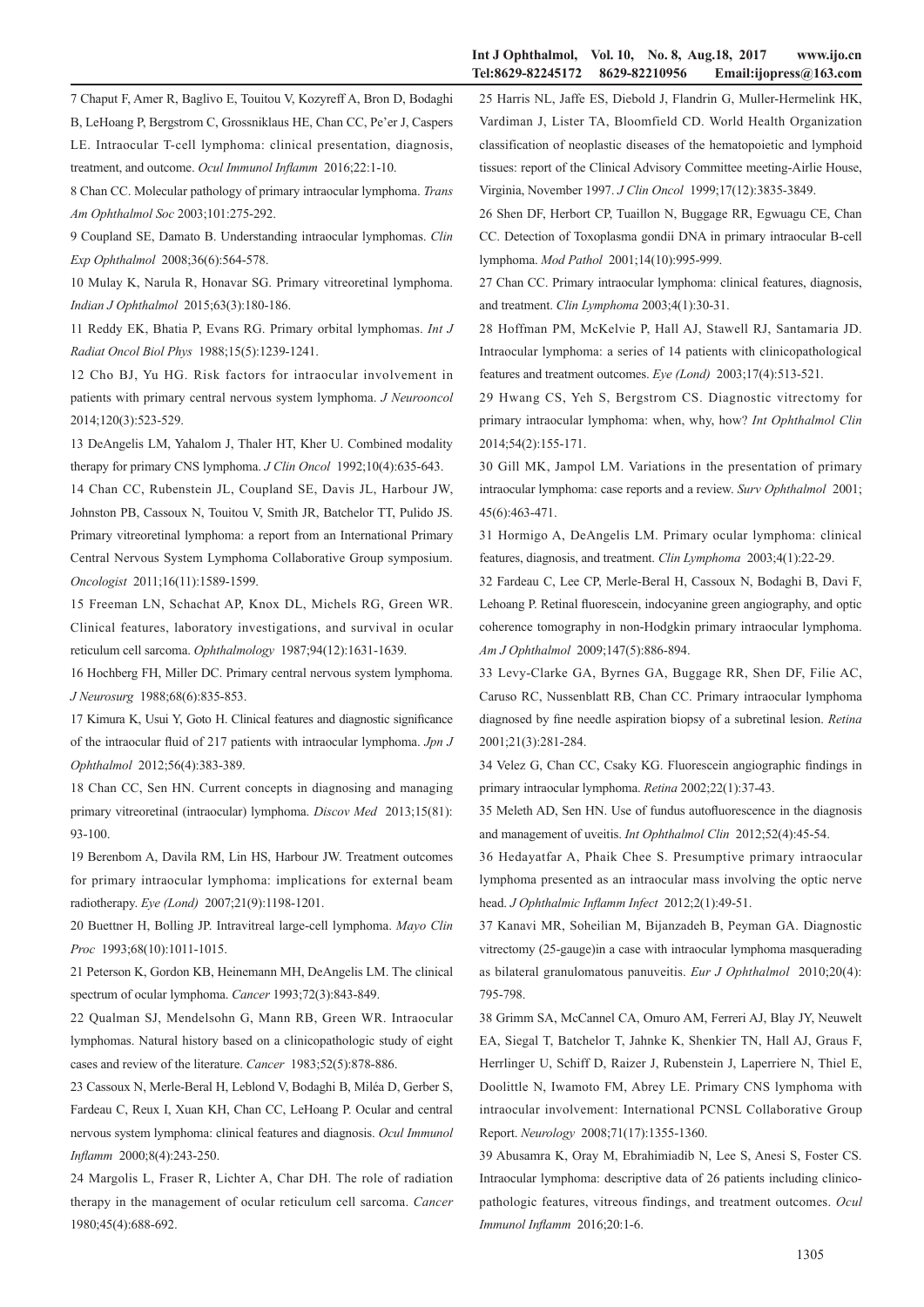#### **Intraocular lymphoma**

40 Lin TC, Lin PY, Wang LC, Chen SJ, Chang YM, Lee SM. Intraocular involvement of T-cell lymphoma presenting as inflammatory glaucoma, neurotrophic keratopathy, and choroidal detachment. *J Chin Med Assoc*  2014;77(7):385-388.

41 Levy-Clarke GA, Greenman D, Sieving PC, Byrnes G, Shen D, Nussenblatt R, Chan CC. Ophthalmic manifestations, cytology, immunohistochemistry, and molecular analysis of intraocular metastatic T-cell lymphoma: report of a case and review of the literature. *Surv Ophthalmo*l 2008;53(3):285-295.

42 Grimm SA, Pulido JS, Jahnke K, Schiff D, Hall AJ, Shenkier TN, Siegal T, Doolittle ND, Batchelor T, Herrlinger U, Neuwelt EA, Laperriere N, Chamberlain MC, Blay JY, Ferreri AJ, Omuro AM, Thiel E, Abrey LE. Primary intraocular lymphoma: an International Primary Central Nervous System Lymphoma Collaborative Group Report. *Ann Oncol* 2007;18(11):1851-1855.

43 Vogel MH, Font RL, Zimmerman LE, Levine RA. Reticulum cell sarcoma of the retina and uvea. Report of six cases and review of the literature. *Am J Ophthalmol* 1968;66(2):205-215.

44 Char DH, Kemlitz AE, Miller T. Intraocular biopsy. *Ophthalmol Clin North Am* 2005;18(1):177-185.

45 Mastropasqua R, Thaung C, Pavesio C, Lightman S, Westcott M, Okhravi N, Aylward W, Charteris D, da Cruz L. The role of chorioretinal biopsy in the diagnosis of intraocular lymphoma. *Am J Ophthalmol* 2015; 160(6):1127-1132.

46 Coupland SE, Bechrakis NE, Anastassiou G, Foerster AM, Heiligenhaus A, Pleyer U, Hummel M, Stein H. Evaluation of vitrectomy specimens and chorioretinal biopsies in the diagnosis of primary intraocular lymphoma in patients with Masquerade syndrome. *Graefes Arch Clin Exp Ophthalmol* 2003;241(10):860-870.

47 Karma A, von Willebrand EO, Tommila PV, Paetau AE, Oskala PS, Immonen IJ. Primary intraocular lymphoma: improving the diagnostic procedure. *Ophthalmology* 2007;114(7):1372-1377.

48 Gonzales JA, Chan CC. Biopsy techniques and yields in diagnosing primary intraocular lymphoma. *Int Ophthalmol* 2007;27(4):241-250.

49 Margolis R. Diagnostic vitrectomy for the diagnosis and management of posterior uveitis of unknown etiology. *Curr Opin Ophthalmol* 2008; 19(3):218-224.

50 Cursiefen C, Holbach LM, Lafaut B, Heimann K, Kirchner T, Naumann GO. Oculocerebral non-Hodgkin's lymphoma with uveal involvement: development of an epibulbar tumor after vitrectomy. *Arch Ophthalmol* 2000;118(10):1437-1440.

51 Davis JL. Intraocular lymphoma: a clinical perspective. *Eye (Lond)*  2013;27(2):153-162.

52 Rajagopal R, Harbour JW. Diagnostic testing and treatment choices in primary vitreoretinal lymphoma. *Retina* 2011;31(3):435-440.

53 Sugita S, Takase H, Sugamoto Y, Arai A, Miura O, Mochizuki M. Diagnosis of intraocular lymphoma by polymerase chain reaction analysis and cytokine profiling of the vitreous fluid. *Jpn J Ophthalmol* 2009;53(3):209-214.

54 Trudeau M, Shepherd FA, Blackstein ME, Gospodarowicz M, Fitzpatrick P, Moffatt KP. Intraocular lymphoma: report of three cases and review of the literature. *Am J Clin Oncol* 1988;11(2):126-130.

55 Davis JL, Miller DM, Ruiz P. Diagnostic testing of vitrectomy speciments. *Am J Ophthalmol* 2005;140(5):822-829.

56 Shen DF, Zhuang Z, LeHoang P, Böni R, Zheng S, Nussenblatt RB, Chan CC. Utility of microdissection and polymerase chain reaction for the detection of immunoglobulin gene rearrangement and translocation in primary intraocular lymphoma. *Ophthalmology* 1998;105(9):1664-1669. 57 Wallace DJ, Shen D, Reed GF, Miyanaga M, Mochizuki M, Sen HN, Dahr SS, Buggage RR, Nussenblatt RB, Chan CC. Detection of the bcl-2 t(14;18) translocation and proto-oncogene expression in primary intraocular lymphoma. *Invest Ophthalmol Vis Sci* 2006;47(7):2750-2756. 58 Tagawa Y, Namba K, Ogasawara R, Kanno H, Ishida S. A case of mature natural killer-cell neoplasm manifesting multiple choroidal lesions: primary intraocular natural killer-cell lymphoma. *Case Rep Ophthalmol*  2015;6(3):380-384.

59 Wang Y, Shen D, Wang VM, Sen HN, Chan CC. Molecular biomarkers for the diagnosis of primary vitreoretinal lymphoma. *Int J Mol Sci* 2011;12(9):5684-5697.

60 Ishida T, Ohno-Matsui K, Kaneko Y, Tobita H, Shimada N, Takase H, Mochizuki M. Fundus autofluorescence patterns in eyes with primary intraocular lymphoma. *Retina* 2010;30(1):23-32.

61 Garweg JG, Wanner D, Sarra GM, Altwegg M, Loosli H, Kodjikian L, Halberstadt M. The diagnostic yield of vitrectomy specimen analysis in chronic idiopathic endogenous uveitis. *Eur J Ophthalmol* 2006;16(4):588-594. 62 Kuker W, Nagele T, Korfel A, Heckl S, Thiel E, Bamberg M, Weller M, Herrlinger U. Primary central nervous system lymphomas (PCNSL): MRI features at presentation in 100 patients. *J Neurooncol* 2005;72:169-177.

63 Hoang-Xuan K, Bessell E, Bromberg J, *et al*. Diagnosis and treatment of primary CNS lymphoma in immunocompetent patients: guidelines from the European Association for Neuro-Oncology. *Lancet Oncol* 2015;16(7):e322-332.

64 Sagoo MS, Mehta H, Swampillai AJ, Cohen VM, Amin SZ, Plowman PN, Lightman S. Primary intraocular lymphoma. *Surv Ophthalmol* 2014;59(5):503-516.

65 Stubiger N, Kakkassery V, Gundlach E, Winterhalter S, Pleyer U. Diagnostics and treatment of primary vitreoretinal lymphoma. *Ophthalmologe* 2015;112(3):223-230.

66 Huang YC, Jou JR. Intravitreal injections of methotrexate in treatment of primary central nervous system lymphoma with intraocular involvement. *Kaohsiung J Med Sci* 2016;32(12):638-639.

67 Itty S, Olson JH, O'Connell DJ, Pulido JS. Treatment of primary intraocular lymphoma (PIOL) has involved systemic, intravitreal or intrathecal chemotherapy and/or radiotherapy. *Retina* 2009;29(3):415-416.

68 Kim H, Csaky KG, Chan CC, Bungay PM, Lutz RJ, Dedrick RL, Yuan P, Rosenberg J, Grillo-Lopez AJ, Wilson WH, Robinson MR. The pharmacokinetics of rituximab following an intravitreal injection. *Exp Eye Res* 2006;82(5):760-766.

69 Kitzmann AS, Pulido JS, Mohney BG, Baratz KH, Grube T, Marler RJ, Donaldson MJ, O'Neill BP, Johnston PB, Johnson KM, Dixon LE, Salomao DR, Cameron JD. Intraocular use of rituximab. *Eye (Lond)* 2007;21(12):1524-1527.